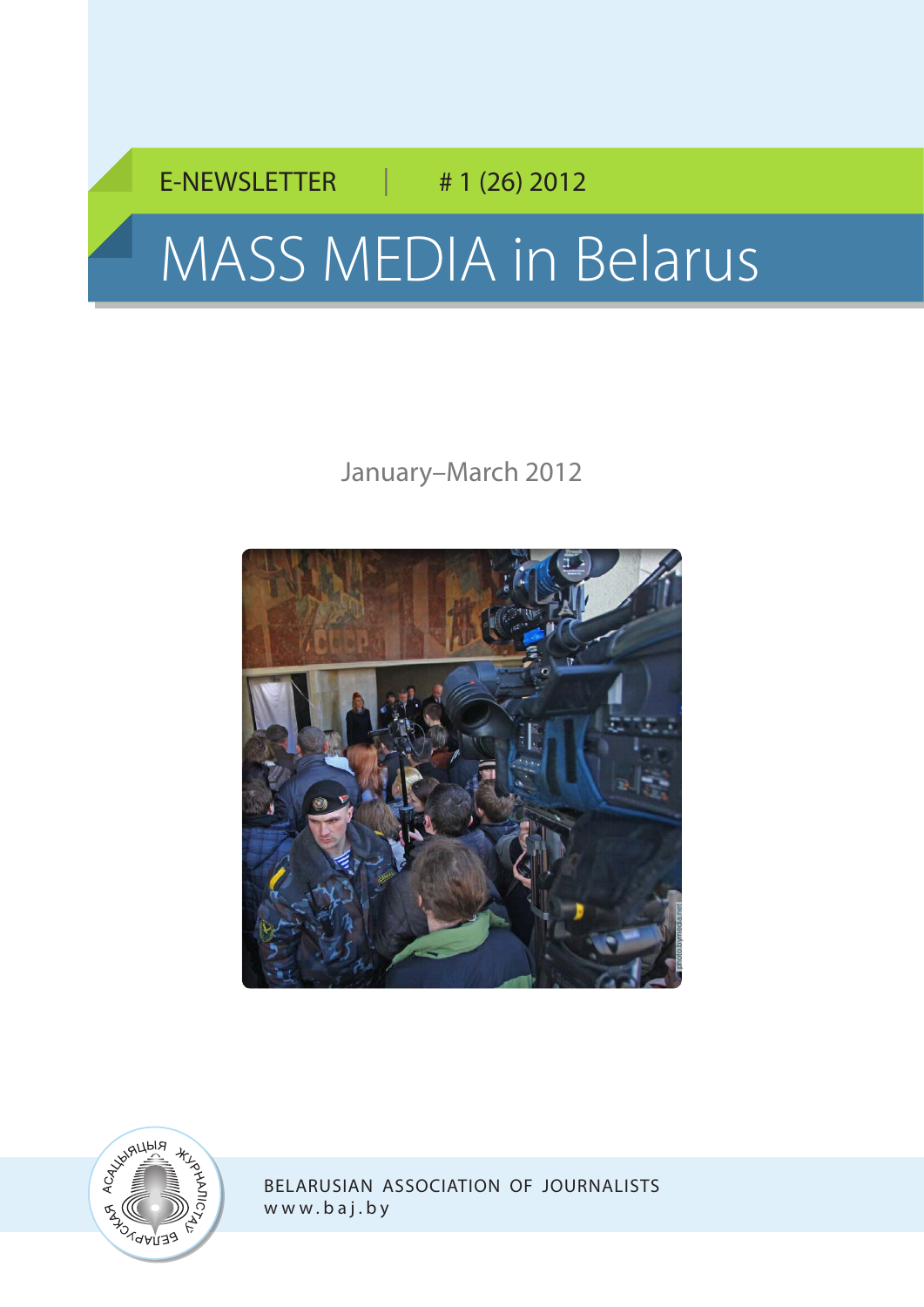"The Ministry implements strict control over the mass media activity … Not only does it concern those two newspapers that are treated as oppositional and constantly reminded of."

*Министр информации Республики Беларусь Олег Пролесковский [http://www.belta.by/ru/all\\_news/society/Mininform-v-2011-godu-vynes-83-pismennyx-preduprezhdenija-67-SMI\\_i\\_589573.html](http://www.belta.by/ru/all_news/society/Mininform-v-2011-godu-vynes-83-pismennyx-preduprezhdenija-67-SMI_i_589573.html)* 

#### "As regards freedom of the media, the Assembly:

- 5.1. notes with grave concern that independent newspapers and other independent media organisations continue to be harassed and targeted through the use of fines and intimidation of potential advertisers;
- 5.2. condemns the practice of "warnings" issued by the Belarusian authorities against a number of journalists and human rights organisations and considers that they constitute a violation of internationally recognised human rights standards…"

*PACE Resolution #1857 (2012) of 25.01.2012 <http://assembly.coe.int/Main.asp?link=/Documents/AdoptedText/ta12/ERES1857.html>*

The contents of this publication are copyrighted. It is obligatory to refer to the Belarussian Association of Journalists, when using the E-NEWSLETTER: MASS MEDIA IN BELARUS materials.

Publisher: Belarusian Association of Journalists (BAJ) Kamsamolskaya Str., 7-32, 220030 Minsk, BELARUS Phone: +375 17 203-63-66, 226-70-98 Fax: +375 17 203-63-66., 226-70-98 E-mail: *baj@baj.by* Web: *www.baj.by*

Contact: Mr. Andrei Bastunets, BAJ Deputy Chairman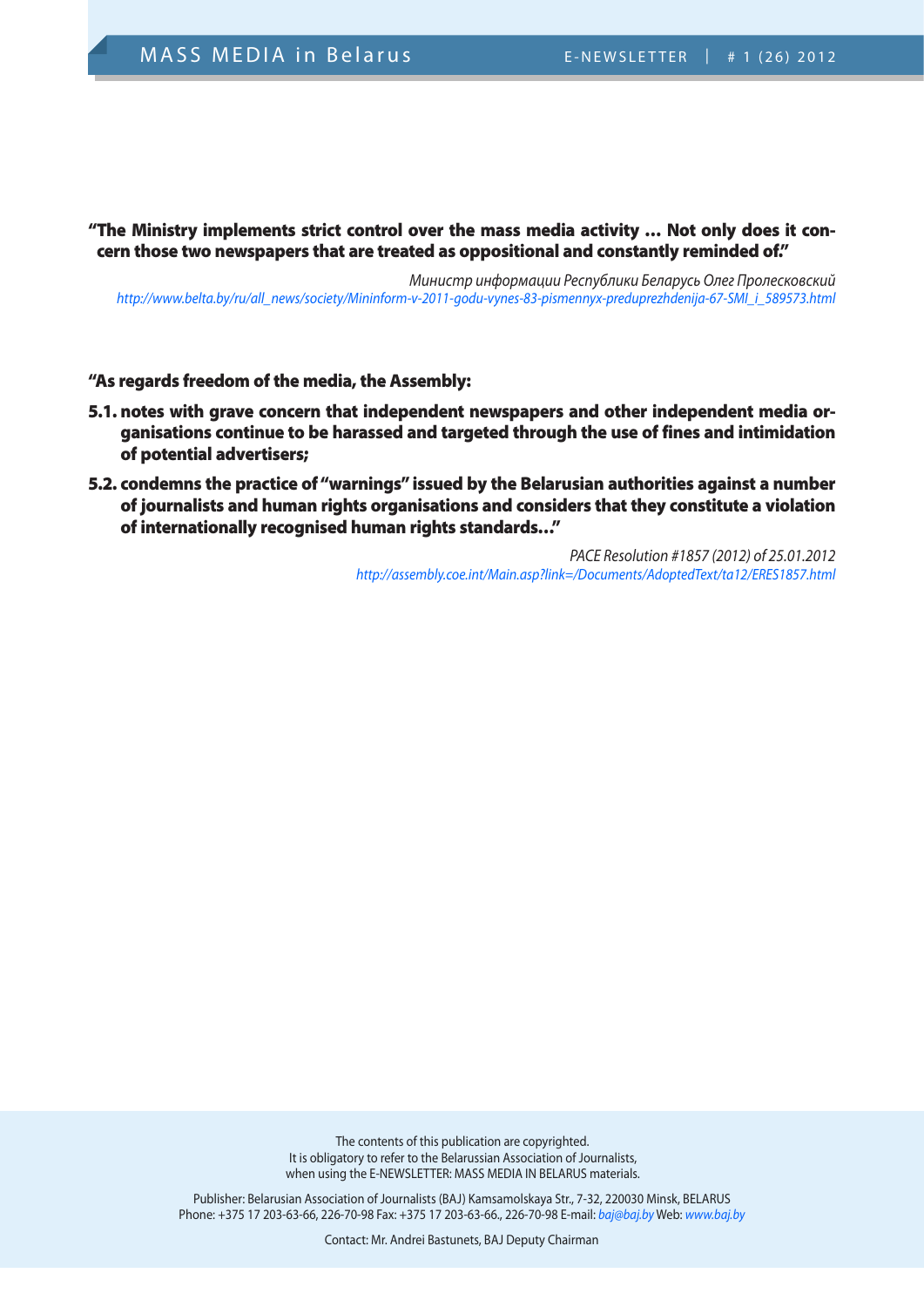

## **Development of Situation in the Belarusian Media Field**

In January – March 2012, the Belarusian official authorities continued to put pressure on independent journalists and mass media against the background of general worsening of situation with civil and political rights in Belarus.

*The main events in the Belarusian media field within the period of January – March 2012 included:* 

- **•** *the issuance of official warnings to independent media outlets and, particularly, to the journalists, who cooperate with foreign media;*
- **•** *the ungrounded restrictions on some journalists' as well as political and civil figures' rights to leave the country;*
- **•** *the smear campaign, unleashed against the Belarusian Association of Journalists.*

On *February 24, 2012*, the Ministry of Information of Belarus issued an official warning to the 'Inform-Progulka' newspaper (Luninets, Brest region). The ministerial officials accused the newspaper editorial of publishing the allegedly 'inaccurate' information about the number of workers at a local large enterprise, who left the official trade union. **DOMAGE 1988**<br>
In January – March<br>
sure on independent<br>
worsening of situatio<br> **The main events i**<br> **March 2012 included<br>
• the issuance of o<br>
larly, to the journ<br>
• the ungrounded<br>
figures' rights to<br>
• the smear camp<br>
Jo** 

It was also in February 2012 that the Ministry of Information of Belarus published the statistics of official warnings, issued in 2011.

Accordingly, 67 media outlets received 83 official warnings from the Ministry dur-



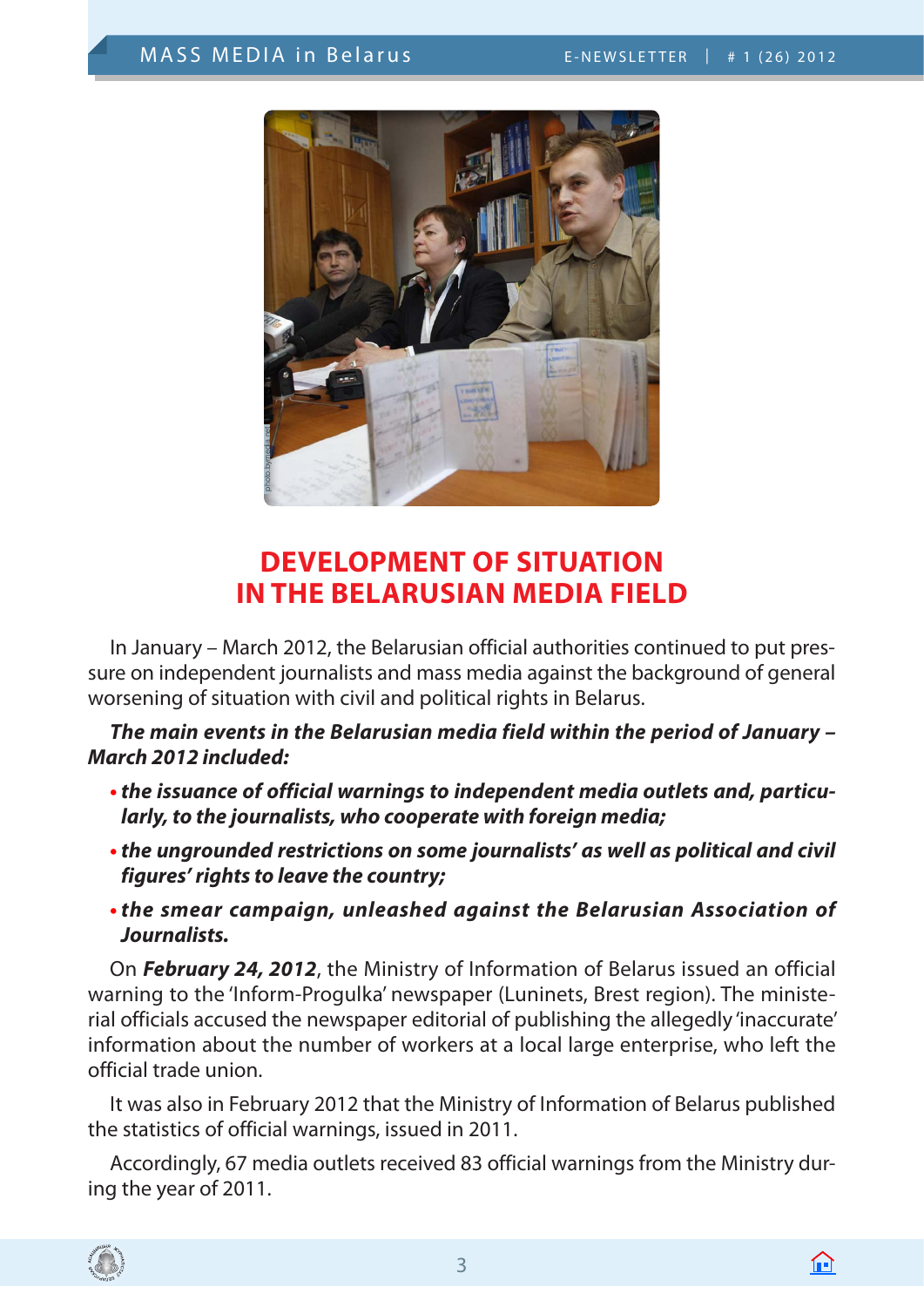*"The Ministry implements strict control over the mass media activity"*, stated the Minister of Information Aleh Praliaskouski at the ministry board.

#### **It is worth mentioning that mass media can be closed down by court decisions on getting two official warnings for any cause within a year's course.**

The KGB and public prosecution bodies reinforced their control over journalistic activities within the period under review. No less than 13 journalists from Minsk, Hrodna, Polatsk, and Brest have received official oral and written warnings from the abovementioned official structures since the year start. The media workers were blamed for contributing to foreign media outlets without valid press credentials. The most severe pressure was put on journalists from Minsk and Hrodna, where the written warnings were received by five ad four media workers correspondingly.

Most often, the journalists were accused of cooperation with the *'Radio Racyja'* (Poland) and the *'BelSat'* satellite TV channel that broadcasts programs from the territory of Poland.

The efforts of official authorities to tighten control over international distribution of information about events in Belarus are confirmed by detentions of TV3 (Estonia) and SVT (Sweden) TV crews with official accreditations as well as by illegal foreign travel bans, imposed on a number of journalists, politicians, and civil activists.

Thus, among other, the BAJ Chairperson Zhanna Litvina, the BelSat TV channel representative Mikhail Yanchuk, and the 'Nasha Niva' newspaper's Chief Editor Andrei Dynko were deprived of their right to leave Belarus in March 2012.

The reinforced pressure on journalists and independent media coincided in time with a smear campaign against the Belarusian Association of Journalists and its leaders, started on the Belarusian state TV ("Dirty Money to BAJ" ('Баш на БАЖ') defamation movie, created on the base of anonymous letters and KGB operation videos; several editions of 'The Editors' Clubs' TV-show etc.).

## **Rating Lists / Events**

## **the Press Freedom Index 2011**

**Belarus is holding the 168**th **position of 179 possible ones in the Press Freedom Index 2011,** compiled and published by the *Reporters without Borders* international organization. The country worsened its positions in comparison with the previous year, *[BelaPAN](http://www.belapan.by)* reports. The downward shift was particularly caused by severe suppression of mass protest actions after the Presidential election in December 2010. The annual rating list is led by Finland and Norway, where situation with freedom of speech is the best. The countries are followed by Estonia, the Netherlands, Austria,